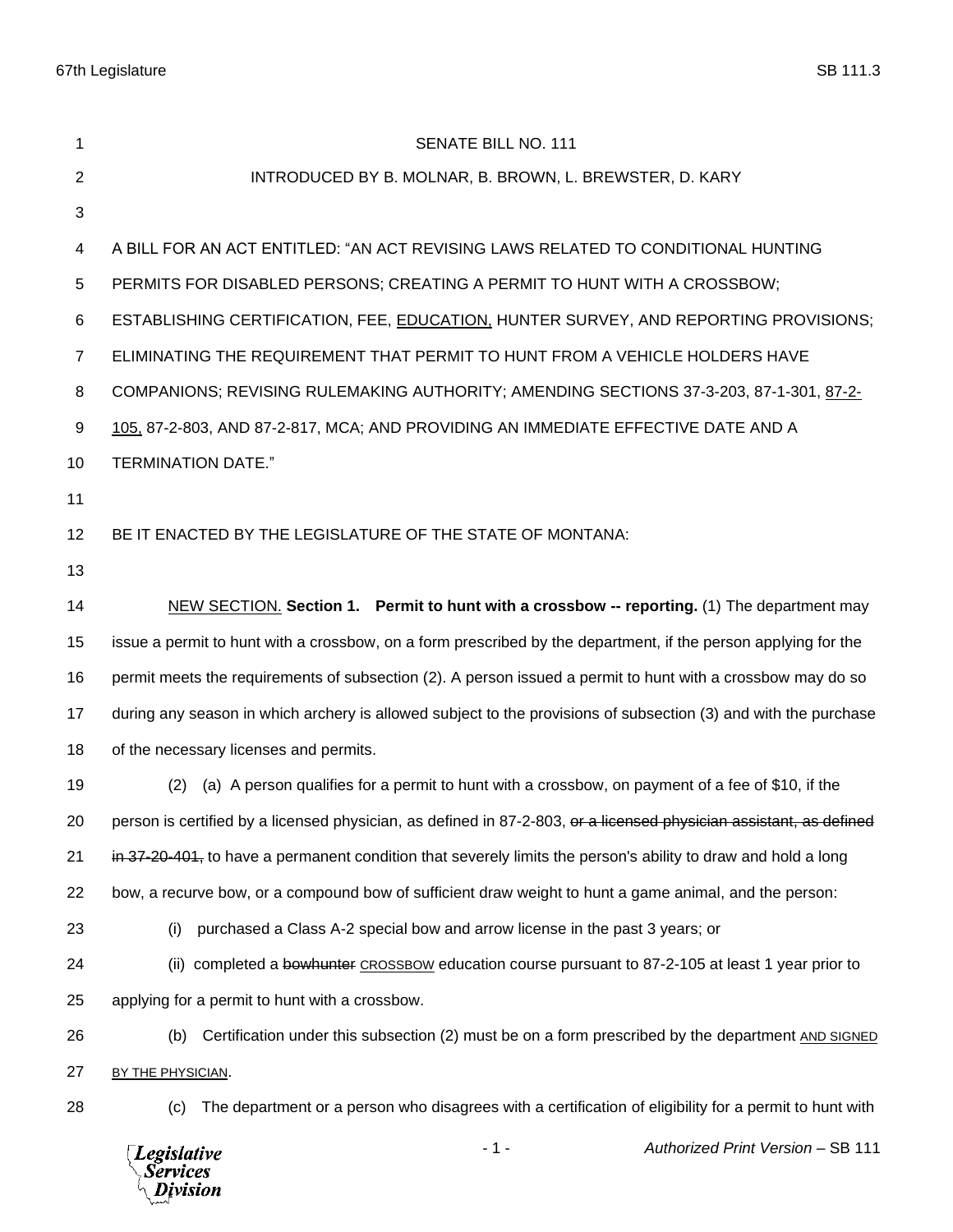a crossbow submitted pursuant to this subsection (2) may request a review by the board of medical examiners pursuant to 37-3-203.

 (3) A person issued a permit to hunt with a crossbow may use a scope only if the scope is not battery assisted and has a magnification of no more than four times. While hunting, a crossbow may not be equipped with a mechanical arrow or bolt drop compensation device, including but not limited to jack plates.

 (4) A person issued a permit to hunt with a crossbow is automatically entitled to a permit to hunt with a crossbow for subsequent license years if the criteria for obtaining a permit do not change.

 (5) A person issued a permit to hunt with a crossbow shall complete hunter surveys issued by the department. At a minimum, the department shall survey each person regarding the season or seasons in which the person used the permit and the person's success rate, including the number of shots the person attempted, the estimated range of the shots, and whether the person harvested, wounded, or lost an animal as a result.

 (6) The department shall report, in accordance with 5-11-210, to the environmental quality council established by 5-16-101, on the number of persons issued a permit to hunt with a crossbow in the previous license year, the certified conditions that qualified the persons to obtain a permit, and the results of the hunter surveys received pursuant to subsection (5).

**Section 2.** Section 37-3-203, MCA, is amended to read:

"**37-3-203. Powers and duties -- rulemaking authority.** (1) The board may:

 (a) adopt rules necessary or proper to carry out the requirements in Title 37, chapter 3, parts 1 through 4, and of chapters covering podiatry, acupuncture, physician assistants, nutritionists, and emergency care providers as set forth in Title 37, chapters 6, 13, 20, and 25, and 50-6-203, respectively. Rules adopted for emergency care providers with an endorsement to provide community-integrated health care must address the scope of practice, competency requirements, and educational requirements.

 (b) hold hearings and take evidence in matters relating to the exercise and performance of the powers and duties vested in the board;

 (c) aid the county attorneys of this state in the enforcement of parts 1 through 4 and 8 of this chapter as well as Title 37, chapters 6, 13, 20, and 25, and Title 50, chapter 6, regarding emergency care providers licensed by the board. The board also may assist the county attorneys of this state in the prosecution of

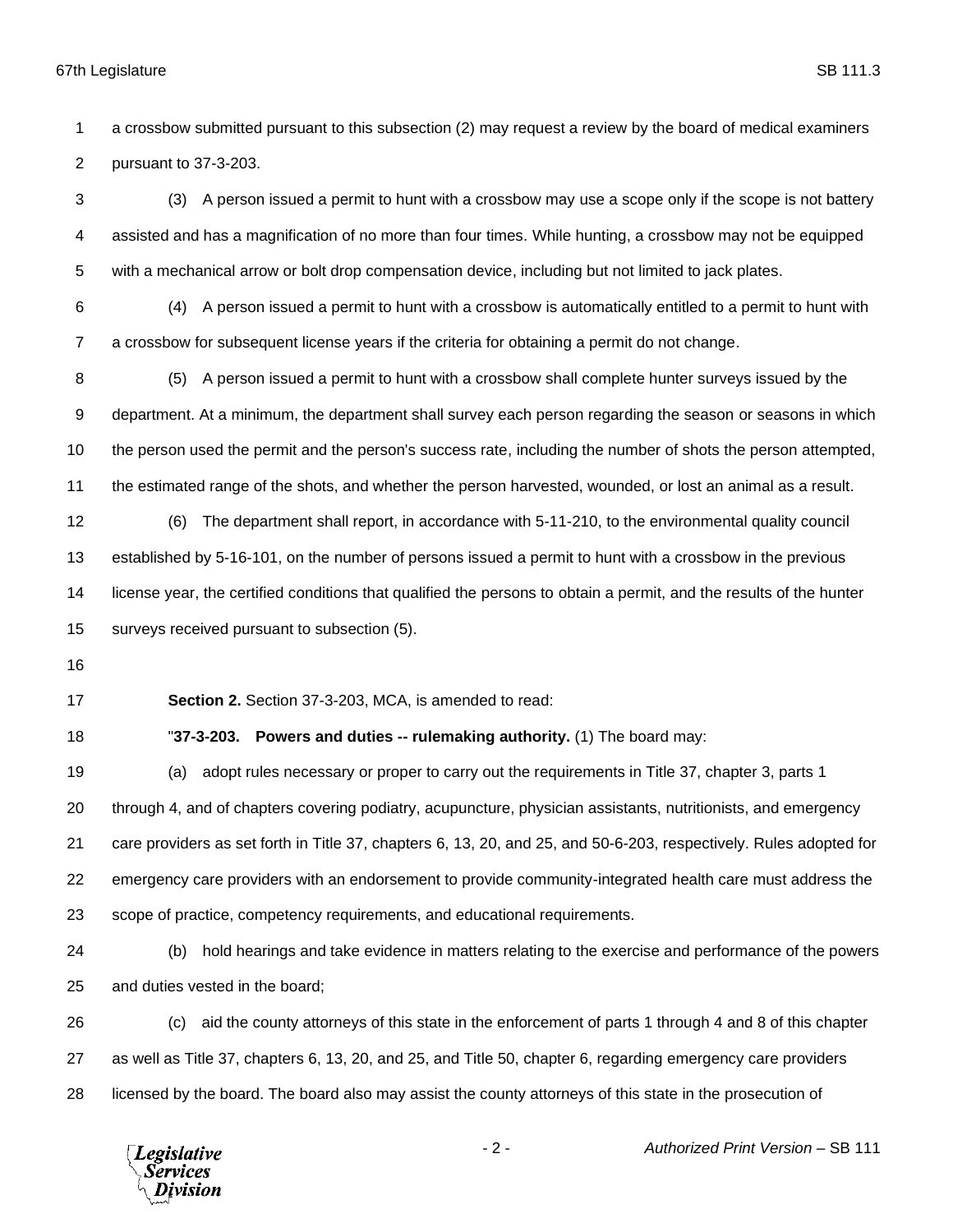persons, firms, associations, or corporations charged with violations of the provisions listed in this subsection 2  $(1)(c)$ . (d) review certifications of disability and determinations of eligibility for a permit to hunt from a vehicle as provided in 87-2-803(11) and certifications of conditions of eligibility for a permit to hunt with a crossbow as provided in [section 1]; and 6 (e) fund additional staff, hired by the department, to administer the provisions of this chapter, by increasing license fees as necessary. (2) (a) The board shall establish a medical assistance program to assist and rehabilitate licensees who are subject to the jurisdiction of the board and who are found to be physically or mentally impaired by habitual intemperance or the excessive use of addictive drugs, alcohol, or any other drug or substance or by mental illness or chronic physical illness. (b) The board shall ensure that a licensee who is required or volunteers to participate in the medical assistance program as a condition of continued licensure or reinstatement of licensure must be allowed to enroll in a qualified medical assistance program within this state and may not require a licensee to enroll in a qualified treatment program outside the state unless the board finds that there is no qualified treatment program in this state. (3) (a) The board shall report annually on the number and types of complaints it has received involving physician practices in providing written certification, as defined in 50-46-302, for the use of marijuana for a debilitating medical condition provided for in Title 50, chapter 46. The report must contain: (i) the number of complaints received by the board pursuant to 37-1-308; (ii) the number of complaints for which a reasonable cause determination was made pursuant to 37-1- 307; (iii) the general nature of the complaints; (iv) the number of investigations conducted into physician practices in providing written certification; and (v) the number of physicians disciplined by the board for their practices in providing written certification for the use of marijuana for a debilitating medical condition. (b) Except as provided in subsection (3)(c), the report may not contain individual identifying



- 3 - *Authorized Print Version* – SB 111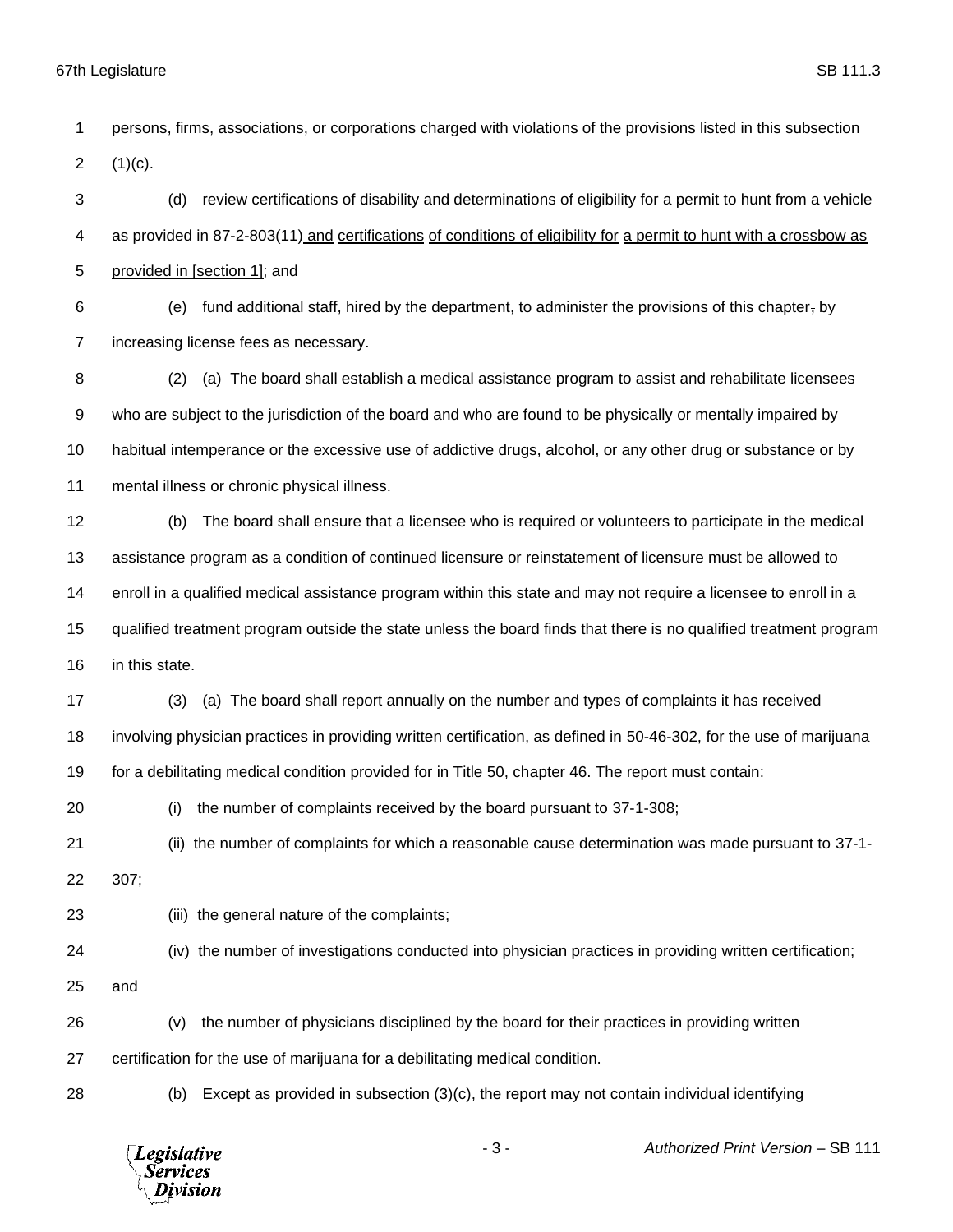information regarding the physicians about whom the board received complaints. (c) For each physician against whom the board takes disciplinary action related to the physician's practices in providing written certification for the use of marijuana for a debilitating medical condition, the report must include: (i) the name of the physician; (ii) the general results of the investigation of the physician's practices; and (iii) the disciplinary action taken against the physician. (d) The board shall provide the report to the children, families, health, and human services interim committee by August 1 of each year and shall make a copy of the report available on the board's website. (4) The board may enter into agreements with other states for the purposes of mutual recognition of licensing standards and licensing of physicians and emergency care providers from other states under the terms of a mutual recognition agreement." **Section 3.** Section 87-1-301, MCA, is amended to read: "**87-1-301. Powers of commission.** (1) Except as provided in subsections (6) and (7), the commission: (a) shall set the policies for the protection, preservation, management, and propagation of the wildlife, fish, game, furbearers, waterfowl, nongame species, and endangered species of the state and for the fulfillment of all other responsibilities of the department related to fish and wildlife as provided by law; (b) shall establish the hunting, fishing, and trapping rules of the department; (c) except as provided in 23-1-111 and 87-1-303(3), shall establish the rules of the department governing the use of lands owned or controlled by the department and waters under the jurisdiction of the department; (d) must have the power within the department to establish wildlife refuges and bird and game preserves; (e) shall approve all acquisitions or transfers by the department of interests in land or water, except as provided in 23-1-111 and 87-1-209(2) and (4); (f) except as provided in 23-1-111, shall review and approve the budget of the department prior to its

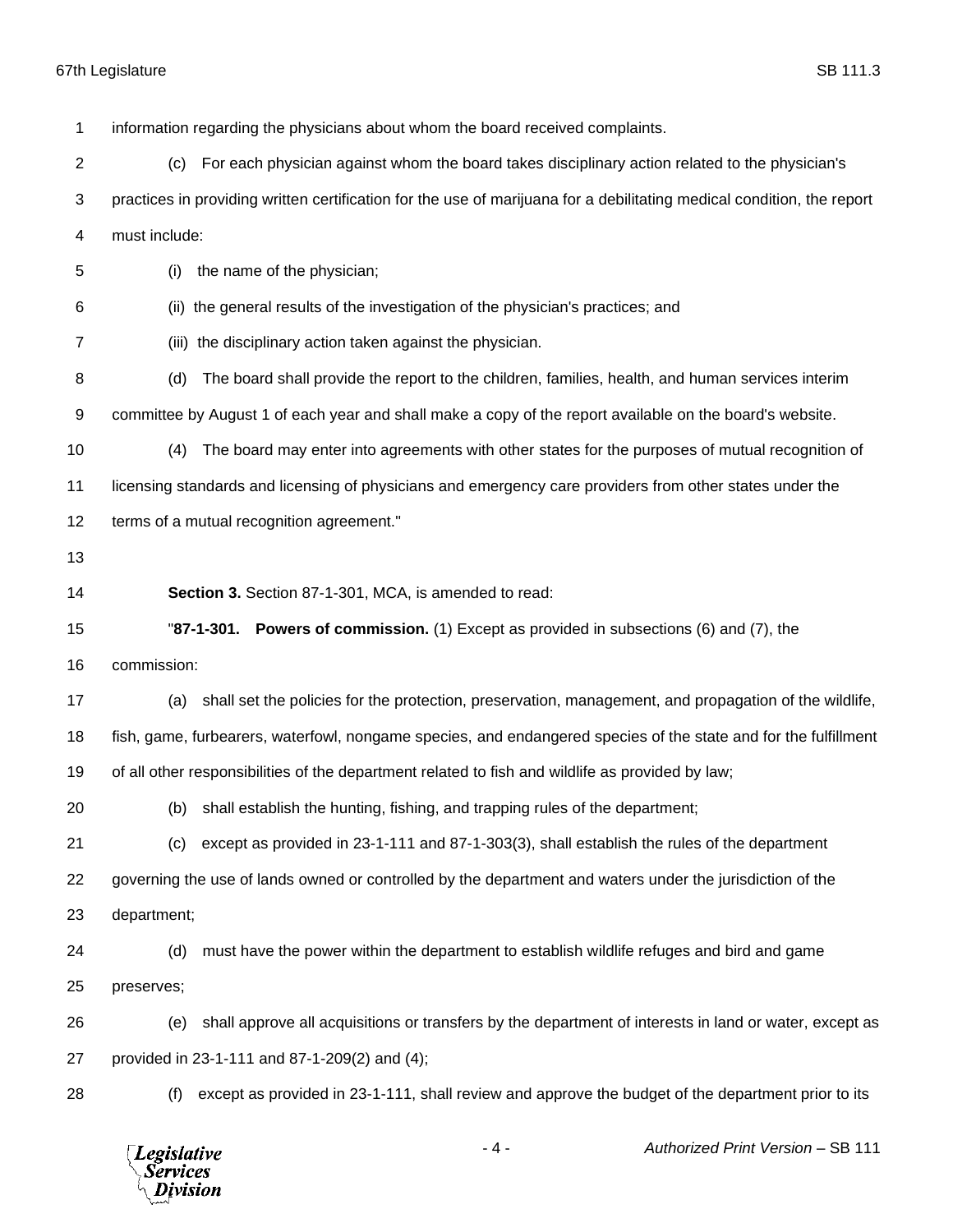transmittal to the office of budget and program planning;

 (g) except as provided in 23-1-111, shall review and approve construction projects that have an estimated cost of more than \$1,000 but less than \$5,000;

 (h) shall manage elk, deer, and antelope populations based on habitat estimates determined as provided in 87-1-322 and maintain elk, deer, and antelope population numbers at or below population estimates as provided in 87-1-323. In developing or implementing an elk management plan, the commission shall consider landowner tolerance when deciding whether to restrict elk hunting on surrounding public land in a particular hunting district. As used in this subsection (1)(h), "landowner tolerance" means the written or documented verbal opinion of an affected landowner regarding the impact upon the landowner's property within the particular hunting district where a restriction on elk hunting on public property is proposed.

(i) shall set the policies for the salvage of antelope, deer, elk, or moose pursuant to 87-3-145; and

 (j) shall comply with, adopt policies that comply with, and ensure the department implements in each region the provisions of state wildlife management plans adopted following an environmental review conducted pursuant to Title 75, chapter 1, parts 1 through 3.

15 (2) The Except as provided in [section 1], the commission may adopt rules regarding the use and type of archery equipment that may be employed for hunting and fishing purposes, taking into account applicable standards as technical innovations in archery equipment change.

- (3) The commission may adopt rules regarding the establishment of special licenses or permits,
- seasons, conditions, programs, or other provisions that the commission considers appropriate to promote or
- enhance hunting by Montana's youth and persons with disabilities.
- 

(4) (a) The commission may adopt rules regarding nonresident big game combination licenses to:

- 
- (i) separate deer licenses from nonresident elk combination licenses;
- (ii) set the fees for the separated deer combination licenses and the elk combination licenses without
- the deer tag;
- (iii) condition the use of the deer licenses; and
- (iv) limit the number of licenses sold.
- (b) The commission may exercise the rulemaking authority in subsection (4)(a) when it is necessary and appropriate to regulate the harvest by nonresident big game combination license holders:

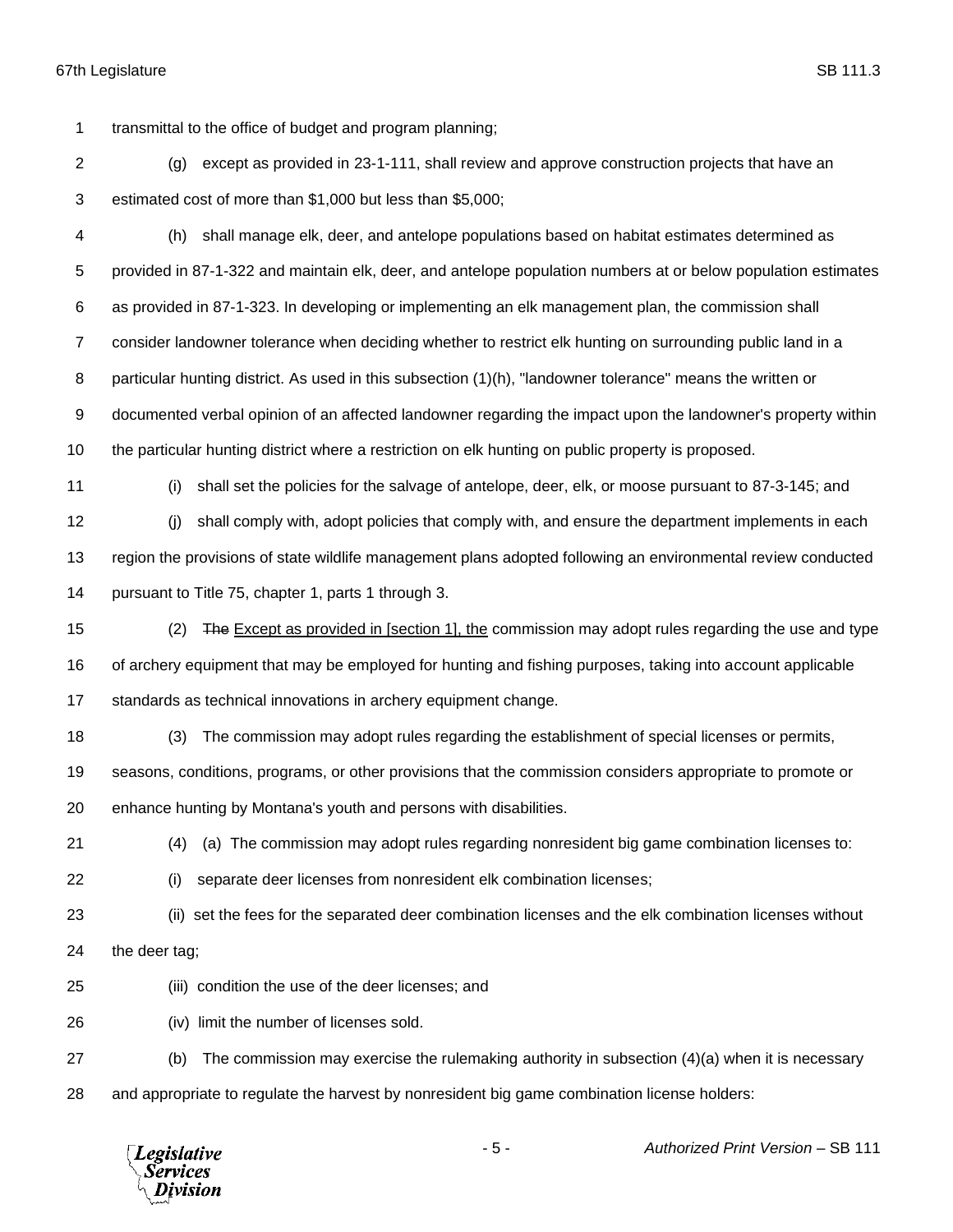| 1              | for the biologically sound management of big game populations of elk, deer, and antelope;<br>(i)               |
|----------------|----------------------------------------------------------------------------------------------------------------|
| $\overline{2}$ | (ii) to control the impacts of those elk, deer, and antelope populations on uses of private property; and      |
| 3              | (iii) to ensure that elk, deer, and antelope populations are at a sustainable level as provided in 87-1-       |
| 4              | 321 through 87-1-325.                                                                                          |
| 5              | (a) Subject to the provisions of subsection (5)(b), the commission may adopt rules to:<br>(5)                  |
| 6              | (i)<br>limit the number of nonresident mountain lion hunters in designated hunting districts; and              |
| 7              | determine the conditions under which nonresidents may hunt mountain lion in designated hunting<br>(ii)         |
| 8              | districts.                                                                                                     |
| 9              | The commission shall adopt rules for the use of and set quotas for the sale of Class D-4<br>(b)                |
| 10             | nonresident hound handler licenses by hunting district, portions of a hunting district, group of districts, or |
| 11             | administrative regions. However, no more than two Class D-4 licenses may be issued in any one hunting          |
| 12             | district per license year.                                                                                     |
| 13             | The commission shall consider, but is not limited to consideration of, the following factors:<br>(c)           |
| 14             | harvest of lions by resident and nonresident hunters;<br>(i)                                                   |
| 15             | history of quota overruns;<br>(ii)                                                                             |
| 16             | (iii) composition, including age and sex, of the lion harvest;                                                 |
| 17             | (iv) historical outfitter use;                                                                                 |
| 18             | conflicts among hunter groups;<br>(v)                                                                          |
| 19             | (vi) availability of public and private lands; and                                                             |
| 20             | (vii) whether restrictions on nonresident hunters are more appropriate than restrictions on all hunters.       |
| 21             | The commission may not regulate the use or possession of firearms, firearm accessories, or<br>(6)              |
| 22             | ammunition, including the chemical elements of ammunition used for hunting. This does not prevent:             |
| 23             | the restriction of certain hunting seasons to the use of specified hunting arms, such as the<br>(a)            |
| 24             | establishment of special archery seasons;                                                                      |
| 25             | for human safety, the restriction of certain areas to the use of only specified hunting arms,<br>(b)           |
| 26             | including bows and arrows, traditional handguns, and muzzleloading rifles;                                     |
| 27             | the restriction of the use of shotguns for the hunting of deer and elk pursuant to 87-6-401(1)(f);<br>(c)      |
| 28             | the regulation of migratory game bird hunting pursuant to 87-3-403; or<br>(d)                                  |
|                |                                                                                                                |

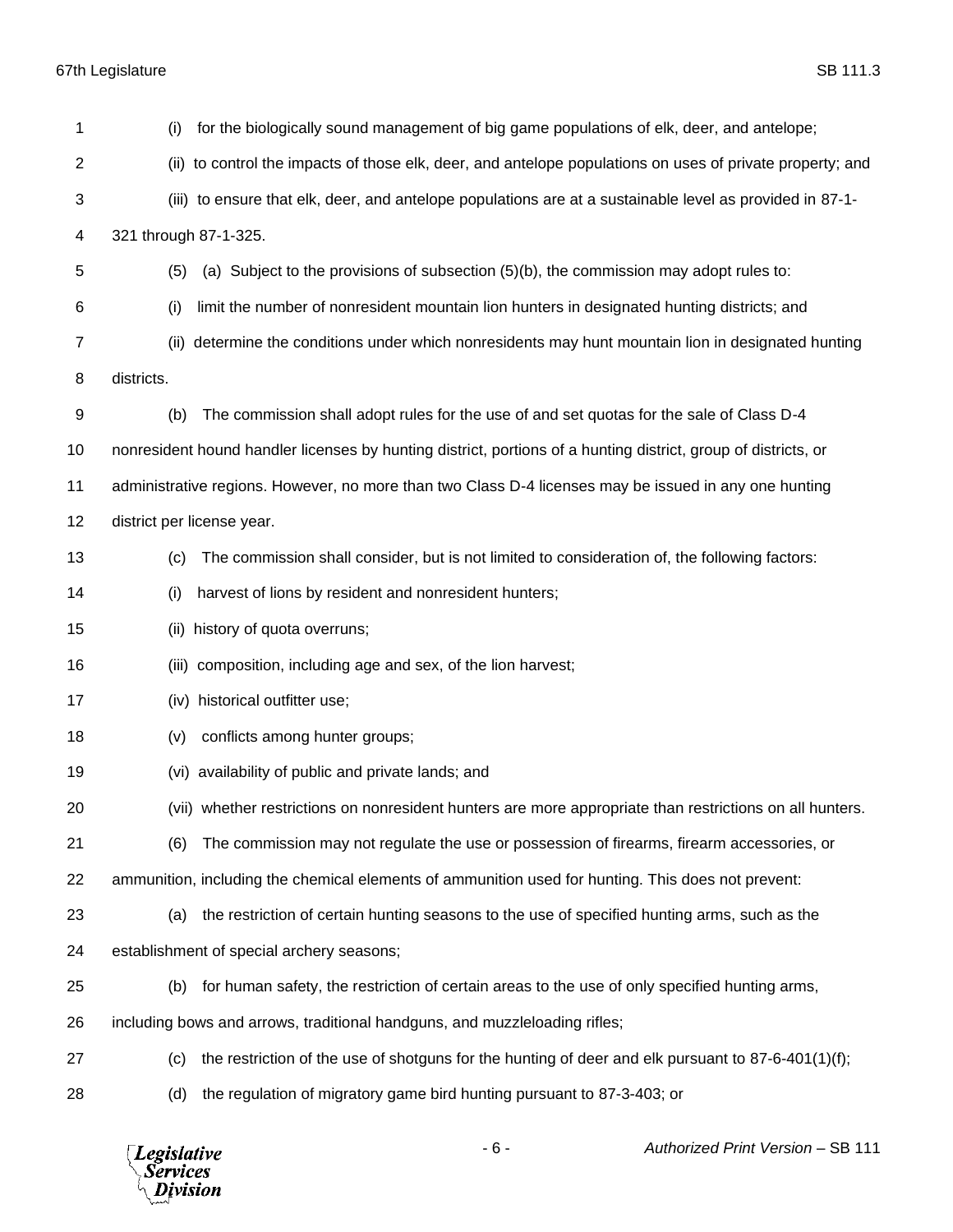(e) the restriction of the use of rifles for bird hunting pursuant to 87-6-401(1)(g) or (1)(h). (7) Pursuant to 23-1-111, the commission does not oversee department activities related to the administration of state parks, primitive parks, state recreational areas, public camping grounds, state historic sites, state monuments, and other heritage and recreational resources, land, and water administered pursuant to Title 23, chapter 1, and Title 23, chapter 2, parts 1, 4, and 9." **SECTION 4.** SECTION 87-2-105, MCA, IS AMENDED TO READ: "**87-2-105. Safety instruction required.** (1) Except for a youth who qualifies for a license pursuant to 87-2-805(4) or a person who has been issued an apprentice hunting certificate pursuant to 87-2-810, a hunting license may not be issued to a person born after January 1, 1985, unless the person authorized to issue the 11 license determines proof of completion of: (a) a Montana hunter safety and education course established in subsection (4) or (6); (b) a hunter safety course in any other state or province; or (c) a Montana hunter safety and education course that qualifies the person for a provisional certificate as provided in 87-2-126. (2) A hunting license may not be issued to a member of the regular armed forces of the United States or to a member of the armed forces of a foreign government attached to the armed forces of the United States who is assigned to active duty in Montana and who is otherwise considered a resident under 87-2-102(1) or to a member's spouse or dependent, as defined in 15-30-2115, who resides in the member's household, unless the person authorized to issue the license determines proof of completion of a hunter safety course approved by the department or a hunter safety course in any state or province. (3) A bow and arrow license may not be issued to a resident or nonresident unless the person authorized to issue the license receives an archery license issued for a prior hunting season or determines proof of completion of a bowhunter education course from the national bowhunter education foundation or any other bowhunter education program approved by the department. Neither the department nor the license agent is required to provide records of past archery license purchases. As part of the department's bow and arrow licensing procedures, the department shall notify the public regarding bowhunter education requirements. (4) The department shall provide for a hunter safety and education course that includes instruction in

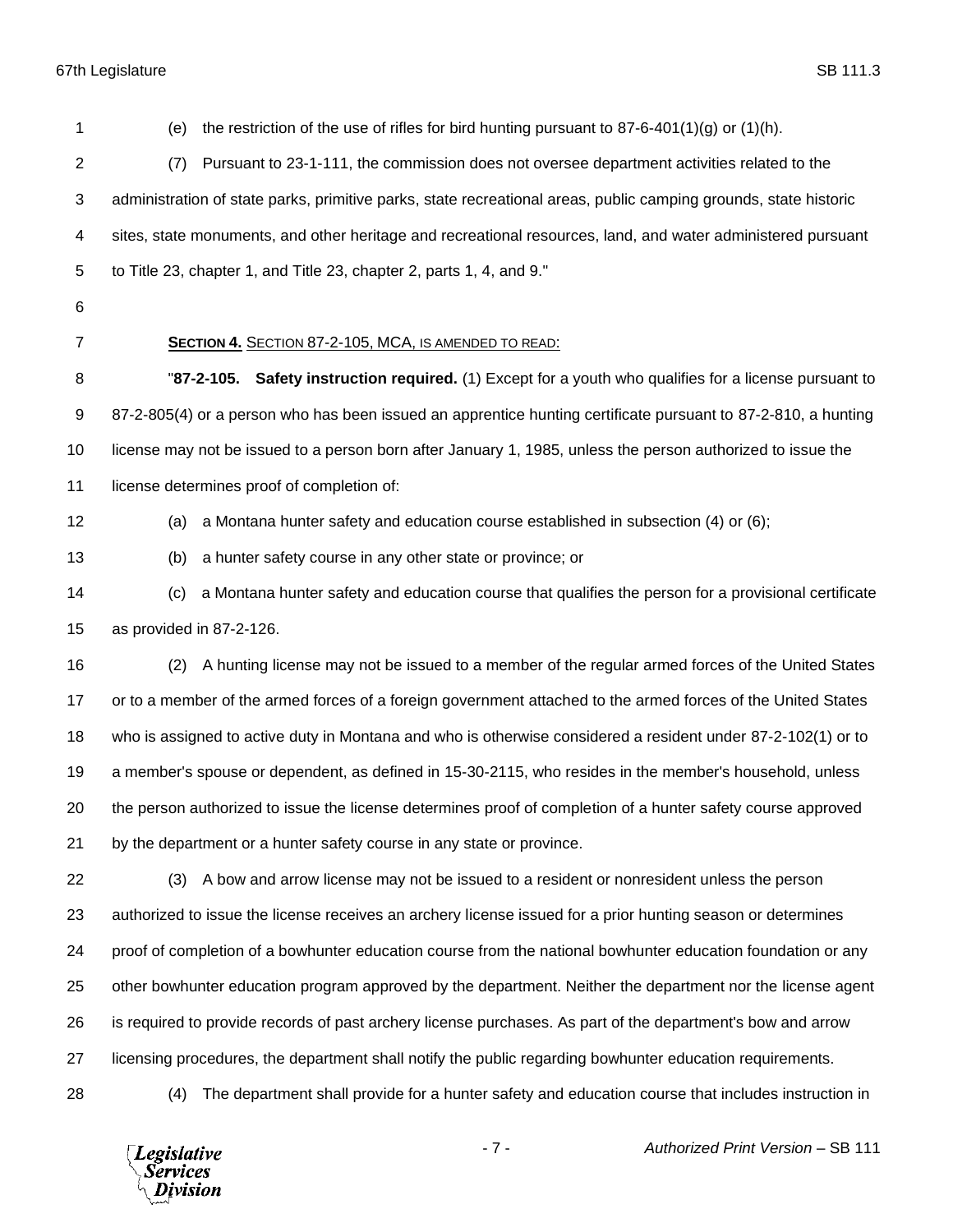the safe handling of firearms and for that purpose may cooperate with any reputable organization having as one of its objectives the promotion of hunter safety and education. The department may designate as an instructor any person it finds to be competent to give instructions in hunter safety and education, including the handling of firearms. A person appointed shall give the course of instruction and shall issue a certificate of completion from Montana's hunter safety and education course to a person successfully completing the course.

 (5) The department shall provide for a course of instruction from the national bowhunter education foundation or any other bowhunter education program approved by the department and for that purpose may cooperate with any reputable organization having as one of its objectives the promotion of safety in the handling of bow hunting tackle. The department may designate as an instructor any person it finds to be competent to give bowhunter education instruction. A person appointed shall give the course of instruction and shall issue a certificate of completion to a person successfully completing the course.

(6) The department may develop an adult hunter safety and education course.

(7) A permit to hunt with a crossbow may not be issued pursuant to [section 1] unless the department

receives an archery license issued for 1 of the past 3 years or determines proof of completion of a crossbow

education course from a crossbow education program approved by the department. Neither the department nor

a license agent is required to provide records of past archery license purchases. As part of the department's

licensing procedures, the department shall notify the public regarding crossbow education requirements.

18  $\left(7\right)$  (8) The department may adopt rules regarding how a person authorized to issue a license

determines proof of completion of a required course."

**Section 5.** Section 87-2-803, MCA, is amended to read:

 "**87-2-803. Licenses for persons with disabilities -- definitions.** (1) Persons with disabilities who are residents of Montana not residing in an institution and are certified as disabled as prescribed by

departmental rule may purchase the following for one-half the cost:

- (a) a Class A fishing license;
- (b) a Class A-1 upland game bird license;
- (c) a Class A-3 deer A tag;
- (d) a Class A-5 elk tag.

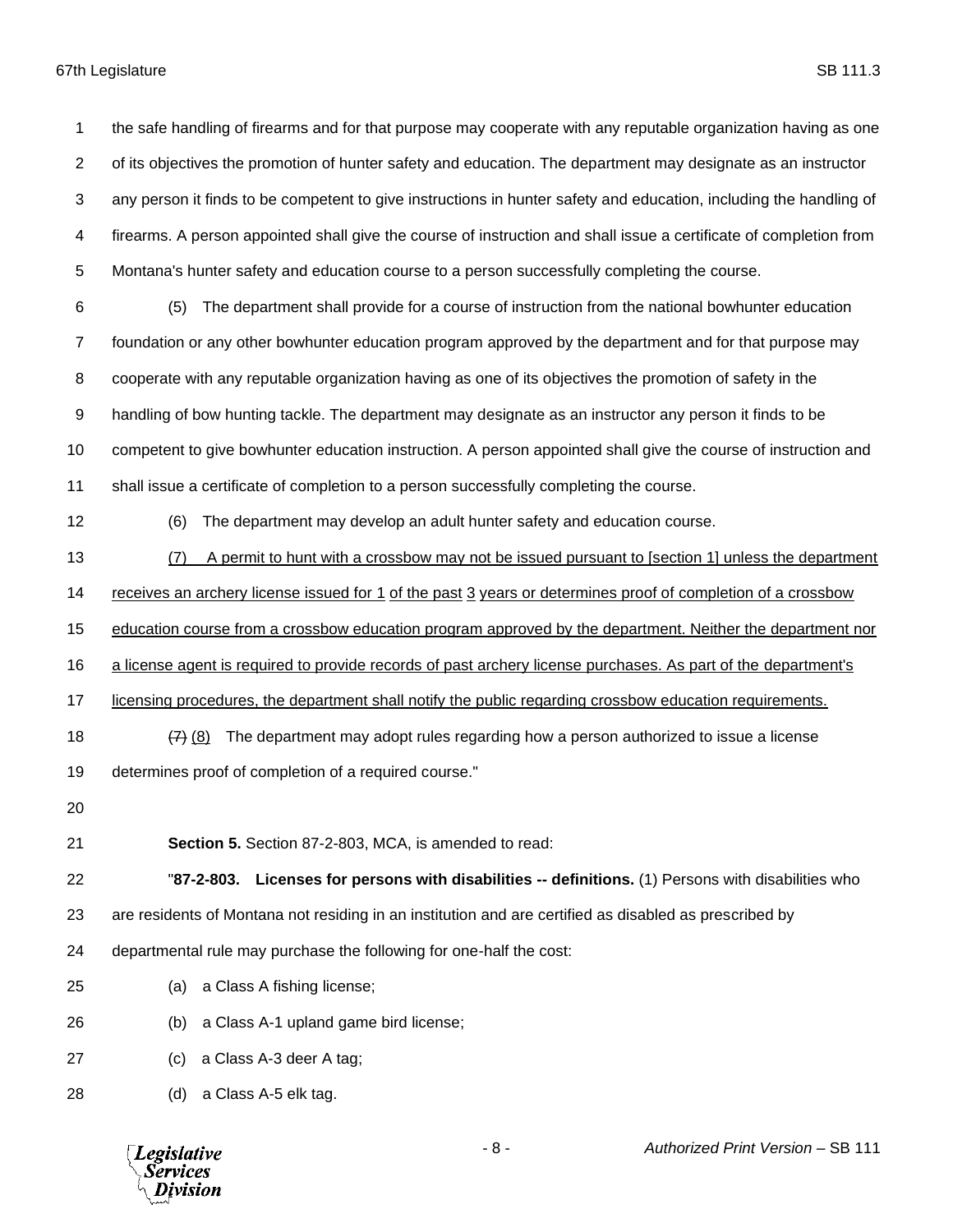*Legislative*<br>Services<br>*Division* 

| 1              | A person who has purchased a wildlife conservation license and a resident fishing license, game<br>(2)            |
|----------------|-------------------------------------------------------------------------------------------------------------------|
| $\overline{2}$ | bird license, deer tag, or elk tag for a particular license year and who is subsequently certified as disabled is |
| 3              | entitled to a refund for one-half of the cost of the fishing license, game bird license, deer tag, or elk tag     |
| 4              | previously purchased for that license year.                                                                       |
| 5              | A person who is certified as disabled pursuant to subsection (4) and who was issued a permit to<br>(3)            |
| 6              | hunt from a vehicle for license year 2014 or a subsequent license year is automatically entitled to a permit to   |
| $\overline{7}$ | hunt from a vehicle for subsequent license years if the criteria for obtaining a permit do not change.            |
| 8              | A person may be certified as disabled by the department and issued a permit to hunt from a<br>(4)                 |
| 9              | vehicle, on a form prescribed by the department, if the person meets the requirements of subsection (9).          |
| 10             | (a) A person with a disability carrying a permit to hunt from a vehicle, referred to in this subsection<br>(5)    |
| 11             | (5) as a permitholder, may hunt by shooting a firearm from:                                                       |
| 12             | the shoulder, berm, or barrow pit right-of-way of a public highway, as defined in 61-1-101, except a<br>(i)       |
| 13             | state or federal highway;                                                                                         |
| 14             | (ii) within a self-propelled or drawn vehicle that is parked on a shoulder, berm, or barrow pit right-of-         |
| 15             | way in a manner that will not impede traffic or endanger motorists or that is parked in an area, not a public     |
| 16             | highway, where hunting is permitted; or                                                                           |
| 17             | (iii) an off-highway vehicle or snowmobile, as defined in 61-1-101, in any area where hunting is                  |
| 18             | permitted and that is open to motorized use, unless otherwise prohibited by law, as long as the off-highway       |
| 19             | vehicle or snowmobile is marked as described in subsection (5)(d) of this section.                                |
| 20             | (b) This subsection (5) does not allow a permitholder to shoot across the roadway of any public                   |
| 21             | highway or to hunt on private property without permission of the landowner.                                       |
| 22             | A permitholder must have a companion to assist in immediately dressing any killed game animal.<br>(c)             |
| 23             | The companion may also assist the permitholder by hunting a game animal that has been wounded by the              |
| 24             | permitholder when the permitholder is unable to pursue and kill the wounded game animal.                          |
| 25             | Any vehicle from which a permitholder is hunting must be conspicuously marked with an orange-<br>(d)              |
| 26             | colored international symbol of persons with disabilities on the front, rear, and each side of the vehicle, or as |
| 27             | prescribed by the department.                                                                                     |
| 28             | (a) A resident of Montana who is certified by the department as experiencing blindness, as<br>(6)                 |
|                |                                                                                                                   |

- 9 - *Authorized Print Version* – SB 111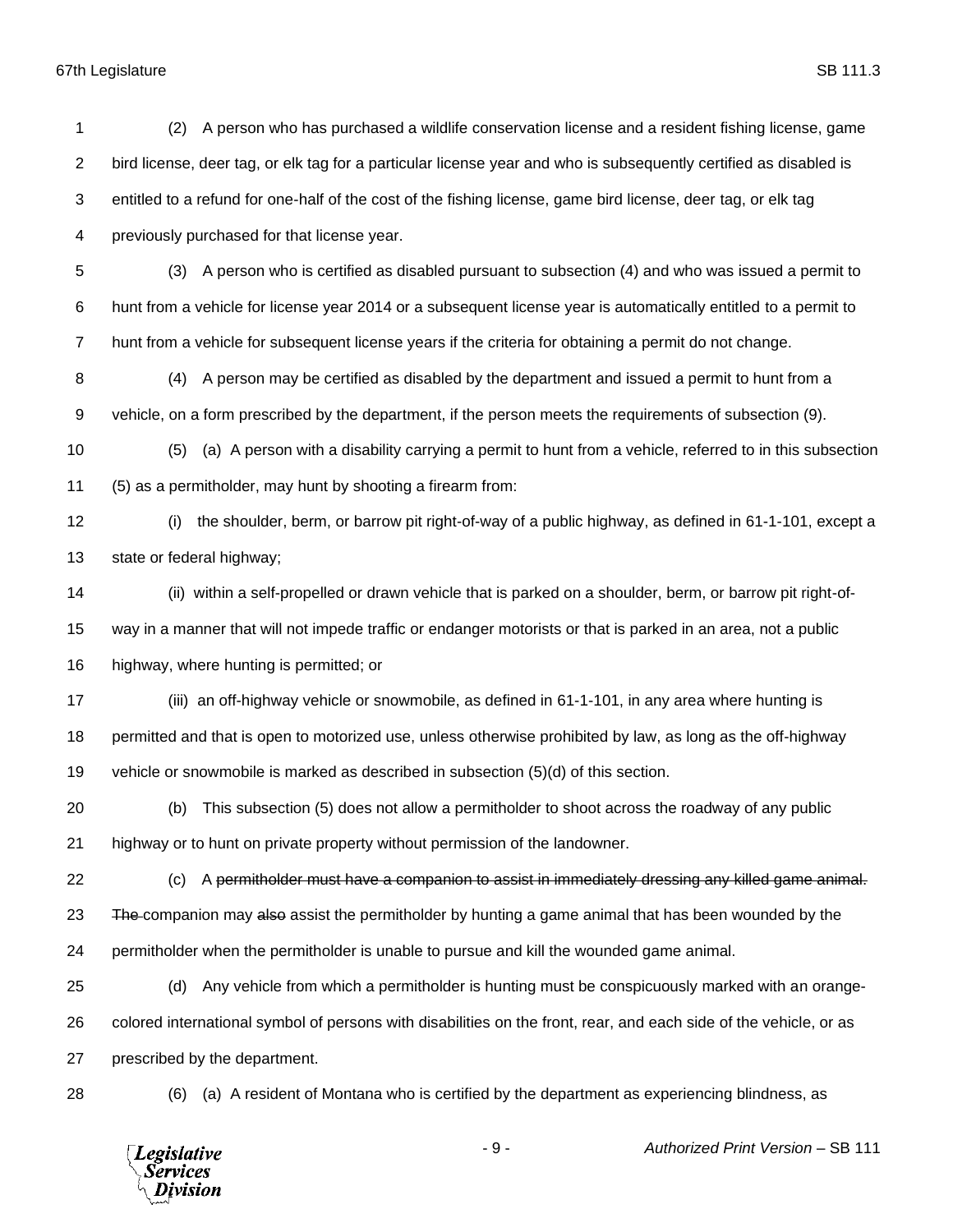defined in 53-7-301, may be issued a lifetime fishing license for the blind upon payment of a one-time fee of \$10. The license is valid for the lifetime of the blind individual and allows the licensee to fish as authorized by department rule. A wildlife conservation license is not a prerequisite to licensure under this subsection (6)(a).

- (b) A person who is certified by the department as experiencing blindness, as defined in 53-7-301, may be issued regular resident deer and elk licenses, in the manner provided in subsection (1) of this section, and must be accompanied by a companion, as provided in subsection (5)(c) of this section.
- (7) The department shall adopt rules to establish the qualifications that a person must meet to be a companion and may adopt rules to establish when a companion can be a designated shooter for a disabled person.
- (8) As used in this section, "disabled person", "person with a disability", or "disabled" means or refers to a person experiencing a condition medically determined to be permanent and substantial and resulting in significant impairment of the person's functional ability.
- (9) (a) A person qualifies for a permit to hunt from a vehicle if the person is certified by a licensed physician, a licensed chiropractor, a licensed physician assistant, or an advanced practice registered nurse to be nonambulatory, to have substantially impaired mobility, or to have a documented genetic condition that limits the person's ability to walk or carry significant weight for long distances.
- 

(b) For the purposes of this subsection (9), the following definitions apply:

- (i) "Advanced practice registered nurse" means a registered professional nurse who has completed
- educational requirements related to the nurse's specific practice role, as specified by the board of nursing
- pursuant to 37-8-202, in addition to completing basic nursing education.
- (ii) "Chiropractor" means a person who has a valid license to practice chiropractic in this state pursuant to Title 37, chapter 12, part 3.
- (iii) "Documented genetic condition" means a diagnosis derived from genetic testing and confirmed by a licensed physician.
- (iv) "Nonambulatory" means permanently, physically reliant on a wheelchair or a similar compensatory appliance or device for mobility.
- (v) "Physician" means a person who holds a degree as a doctor of medicine or doctor of osteopathy and who has a valid license to practice medicine or osteopathic medicine in this state.

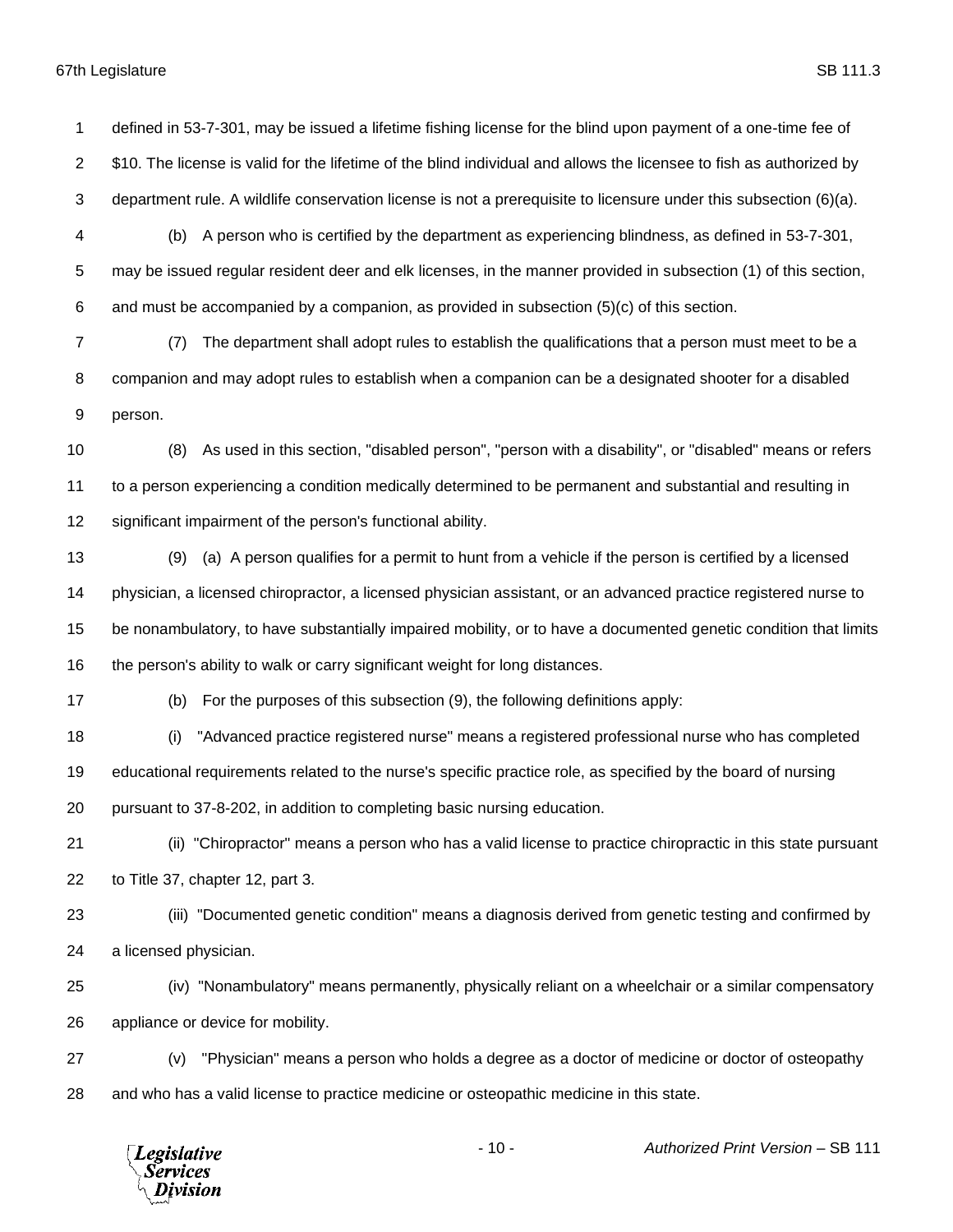(vi) "Physician assistant" has the meaning provided in 37-20-401. (vii) "Substantially impaired mobility" means virtual inability to move on foot due to permanent physical reliance on crutches, canes, prosthetic appliances, or similar compensatory appliances or devices. (10) Certification under subsection (9) must be on a form provided by the department. (11) The department or a person who disagrees with a determination of disability or eligibility for a permit to hunt from a vehicle may request a review by the board of medical examiners pursuant to 37-3-203." **Section 6.** Section 87-2-817, MCA, is amended to read: "**87-2-817. Licenses for service members.** (1) A veteran or a disabled member of the armed forces who meets the qualifications in 87-2-803(9) or [section 1] as a result of a combat-connected injury may apply at a fish, wildlife, and parks office for a regular Class A-3 deer A tag, a Class A-4 deer B tag, a Class B-7 deer A tag, a Class B-8 deer B tag, and a special antelope license made available under 87-2-506(3) for one-half of the license fee. Licenses issued to veterans or disabled members of the armed forces under this part do not count against the number of special antelope licenses reserved for people with permanent disabilities, as provided in 87-2-706. (2) (a) A Montana resident who is a member of the Montana national guard or the federal reserve as provided in 10 U.S.C. 10101 or who was otherwise engaged in active duty and who participated in a 18 contingency operation as provided in 10 U.S.C. 101(a)(13) that required the member to serve at least 2 months outside of the state, upon request and upon presentation of the documentation described in subsection (2)(c),

must be issued a free resident wildlife conservation license and a Class A resident fishing license or a Class

AAA resident combination sports license, which may not include a Class A-6 black bear tag, upon payment of

the resident base hunting license fee in 87-2-116 and the purchase of the resident aquatic invasive species

prevention pass pursuant to 87-2-130, in the license year that the member returns from military service or in the

 year following the member's return, based on the member's election, and in any of the 4 years after the member's election.

 (b) If a Montana resident who meets the service qualifications of subsection (2)(a) is subsequently required to serve another 2 months or more outside of the state under the same service qualifications, the entitlement to free licenses provided pursuant to subsection (2)(a) resets and the member may start a new 5-